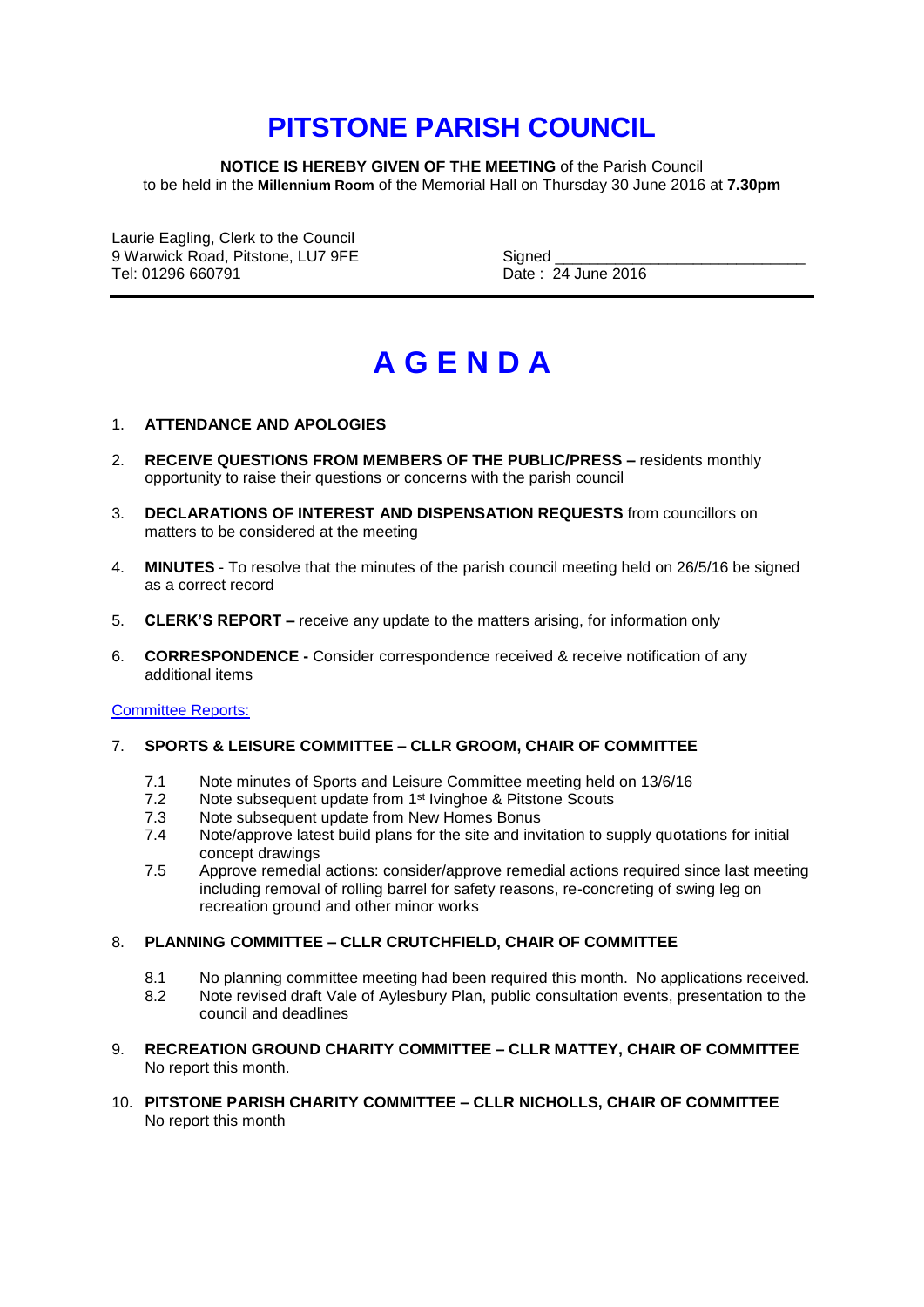# 11. **STAFFING COMMITTEE – CLLR BLUNT, CHAIR OF COMMITTEE**

- 11.1 Approve change to schedule of salary and related payments re auto enrolment pension process
- 11.2 Note Capel Manor cancelled Lantra Tree Inspection training will be rescheduled
- 11.3 Approve payment of overtime for clerk

Working Group Matters:

- 12. **PITSTONE DEVELOPMENT AREA** Note update.
- 13. **LOCAL AFFORDABLE HOUSING**  investigation continues into Housing Needs Surveys

# 14. **TRAFFIC / HIGHWAYS / PATHS**

- 14.1 Ben Hamilton-Baillie Project
	- a) Note final feedback from Ben Hamilton-Baillie report and adopt as principle for ongoing highways proposals
	- b) Note Local Area Forum confirmed funding contribution towards Stage 1 Road Safety Audit and approve necessary match funding
	- c) Approve submission to LAF for 2017/18 grant towards full Stage 3 Feasibility Report
- 14.2 Path to Marsworth
	- a) Note receipt of Feasibility Report from BCC/TfB
	- b) Consider/approve use of Pitstone PC as main banker for the two parishes
	- c) Consider/approve New Homes Bonus application
- 14.3 mVAS Conduct annual review of mVAS policy and risk assessment, and adopt

# 15. **PITSTONE YOUTH CAFÉ**

- 15.1 Receive feedback from volunteers meeting on 29/6/16
- 15.2 Consider feedback from year 6 meeting 16/6/16 and taster sessions (22/6-13/7)
- 15.3 Consider/approve year-end token of appreciation for volunteers
- 15.4 Consider long term staffing model for discussion with Café Manger in July
- 15.5 Consider if wish to commission holiday skate board sessions
- 15.6 Note other updates and approve associated costs

# Other Issues:

- 16. **STREET LIGHT REPAIRS**: approve costs associated with repair of 4 faulty street lights
- 17. **EON DEEMED CONTRACT RATES**: note price increase from 1/7/16 and consider re-comparing market
- 18. **BCC HOME TO SCHOOL TRANSPORT CONSULTATION**: determine any response wish to submit
- 19. **BCC LOCAL FLOOD RISK MANAGEMENT POLICY CONSULTATION**: determine any response wish to submit
- 20. **POLICE AND CRIME COMMISSIONER SURVEY** seeking views on policing and crime in Thames Valley: determine any response wish to submit
- 21. **PRS MUSIC LOCAL AUTHORITY CONSULTATION:** determine any response wish to submit
- 22. **AVDC COMMUNITIES TEAM CONSULTATION:** determine any response wish to submit
- 23. **TOWN LANDS CHARITY / WILLIAMSON TRUST**: approve re-appointment of trustees
- 24. **EQUAL OPPORTUNITIES POLICY**: conduct annual review and adopt
- 25. **ANNUAL REGISTRATION WITH ISO AS DATA CONTROLLER**: annual return and associated fee now due